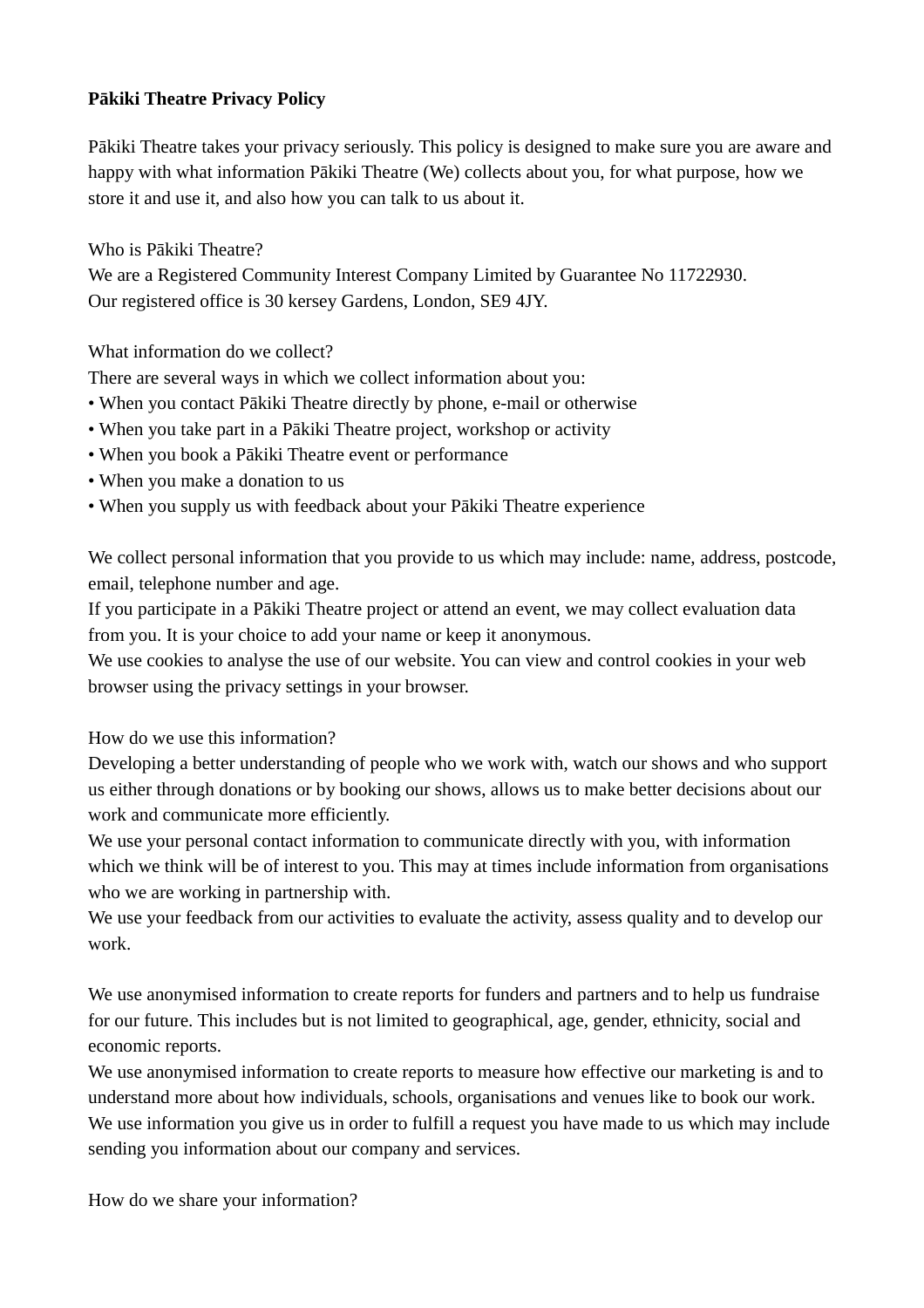We do not sell, rent or share personal data to third parties for the purpose of marketing.

# Legitimate Interests

The term 'legitimate interests' applies to the business interests that we as an organisation have in collecting, holding and processing your personal data. These do not supersede your personal rights and interests.

Our legitimate interests are:

• Direct marketing to you, ensuring you are aware of Pākiki Theatre's shows, activities and opportunities and that the marketing is relevant to you

• Maintaining a relationship with you if you are an artist, venue, partner organisation, participant, donor, funder, media, community group, education centre or business

### Photography

We take photographs at our shows and events to showcase our work, our varied audience and participants to our events.

Photography is a part of our 'legitimate interests' to market our company and work. Here are the most common ways in which we use our photographs.

- On our website
- On our Social Media
- In Press
- In reports to our Trustees and funders

All images are stored on our secure, password protected network. It can only be accessed by staff who have a legitimate business need. However, no company or system can guarantee complete security as this can be affected by unknown, outside factors.

#### Children & Vulnerable Adults

A child is anyone under the age of 18. A vulnerable adult is anyone aged 18 years or over and who is or may be in need of community care services by reason of mental or other disability, age or illness and who is or may be unable to protect themselves from significant harm or exploitation We do not collect personal information of children under the age of 18 or vulnerable adults at the time of booking events or activities with us.

We may collect personal contact information from a child or vulnerable adult if they are part of an ongoing project or activity. Consent will be obtained from the parent or carer of the child at the time of collecting this data, and the consent will cover the terms of collection, holding and processing the information. This will also fully comply with Pākiki Theatre's Safeguarding Policy.

We collect evaluation data from children and vulnerable adults who take part in our events. This data is then anonymised and used to create statistical reports and to improve the quality of our activities. Permission to collect this data is obtained from either the parent/carer or the school, when acting 'in loco parentis'.

# How is my information stored?

Your personal information is stored on our secure, password protected network. It can only be accessed by staff who have a legitimate business need. However, no company or system can guarantee complete security as this can be affected by unknown, outside factors.